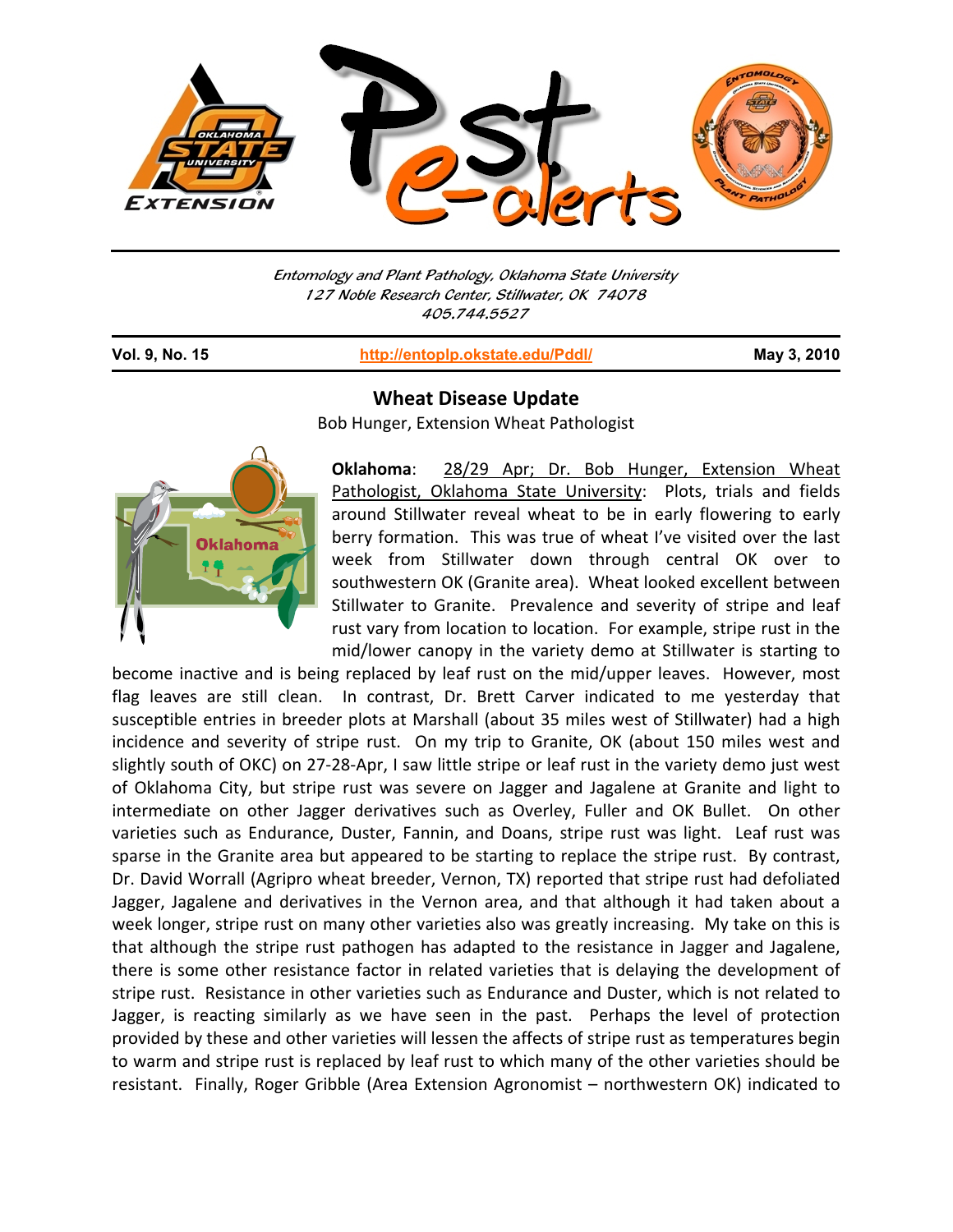me yesterday that across northwestern OK stripe rust is prevalent in Jagger/Jagalene/Fuller but sparse in other varieties.

The only other disease I've seen this past week with widespread incidence is barley yellow dwarf (BYD). Many fields show areas with flag leaf discoloration consistent with BYD. However, there usually was no or only little stunting associated with this discoloration indicating that infection most likely occurred in the spring rather than in the fall.

26-Apr; J. Terry Pitts, Area Extension Pest Management Specialist (southwestern OK): "Mark, Michael and I had our wheat plot visit yesterday. We saw high amounts of leaf rust with limited stripe rust. It would have been best to spray for leaf rust last week and stripe rust now. There is some septoria and evidence of past mildew on the leaves. We will be covering Jackson and Harmon Co this week. Mark indicated that Gary was seeing a lot of stripe rust in Jackson Co."

**Arkansas**: 27/28‐Apr; Dr. Gene Milus, Wheat Pathologist, University of Arkansas: "Stripe rust is going strong now. We got about 2 inches of rain over the weekend after a long warm, windy spell. Night temps are in the low 40s, and there is heavy dew in the morning. Our biggest problem is still a shortage of wheat acres. We are supposed to have 200,000 acres, but no one I know has found all of these acres yet. The small acreage with mostly moderately resistant varieties will slow the stripe rust epidemic. Today (28‐Apr) I surveyed plots and fields near Newport (80 miles



north of Little Rock), Lonoke and Brinkley (east of Little Rock), and Stuttgart. This area is in the Delta and Grand Prairie regions of east-central Arkansas and major row crop areas. Most wheat has flowered. Diseases were almost nonexistant. Found 3 young stripe rust pustules near Newport, scattered BYD, and some Septoria and Stagonospora on the lowest leaves. The area is unusually dry for this time of year, and lack of moisture likely is the main reason for absence of diseases. Rain is expected Friday to Sunday.

**STRIPE RUST ALERT!** At least two new races of the stripe rust fungus appear to be in Arkansas and are causing severe stripe rust on several varieties that were resistant in previous years. One widespread race overcomes the resistance in Armor Renegade, but this race appears to be different from the race that overcomes the resistance in 26R87. This conclusion is based on observations in demo plots planted by Pioneer Hi‐Bred International, Inc. and Lance Kirkpatrick, county agent in Logan County. In these plots, Renegade has severe stripe rust throughout the entire 1.2‐acre strip, but 26R87 is clean except for one big hot spot of stripe rust that can be seen from the road. This hot spot was about 20 feet in diameter last week and appeared to be spreading quickly. Weather for the next few days will be favorable for stripe rust, and stripe rust likely will continue to spread quickly in fields of susceptible varieties.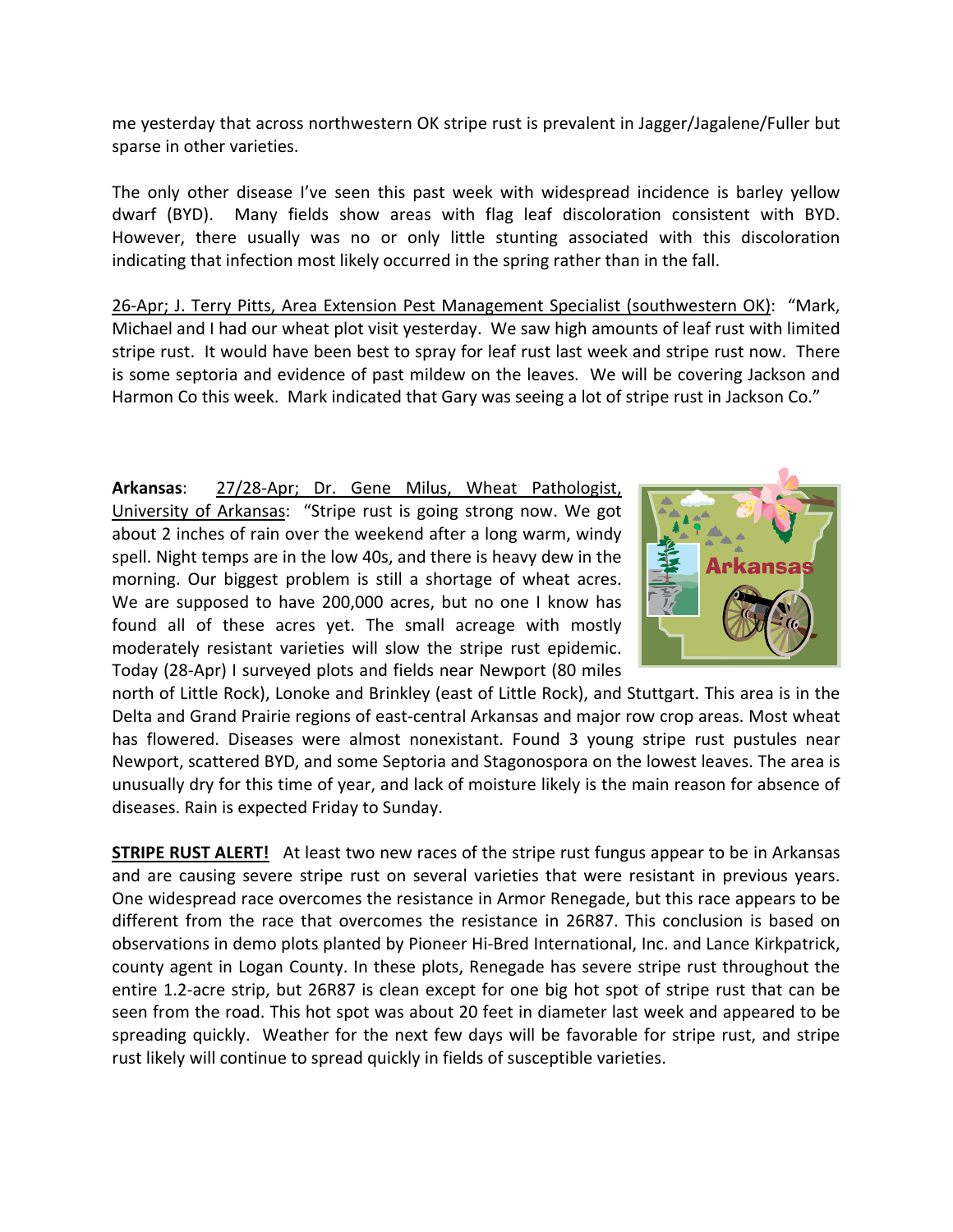**Other diseases**  Barley yellow dwarf (BYD) appears to be widespread, but it is too early to estimate its impact on yield across the state. Plants with stiff, upright, yellow (or purple) leaves likely are affected by BYD. Plants with noticeable stunting likely will have a significant yield and test weight loss compared to nearby healthy plants. Nothing can be done about BYD now. Downy mildew is noticeable in wet spots with poor drainage. Look for stunted plants with yellowish, thick, leathery leaves. These plants either will develop no heads or twisted heads with no grain (crazy top). Nothing can be done about downy mildew now. Some leaf blotch and powdery mildew were observed, but these diseases do not appear serious at this time. No leaf rust or stem rust has been reported so far in Arkansas."



**Kansas**: 28‐Apr; Dr. Erick DeWolf; State Extension Specialist, Kansas State University: "The wheat in south central and central Kansas is now moving through the boot and heading stages of development. North Central and Northwestern Kansas is at or near the flag leaf emergence stages of growth with some early fields likely in the boot stage of development. Stripe rust

continues to be observed at low levels in south central, central and north central Kansas. A few reports also suggest that disease can also be found at low levels in parts of western Kansas. My observations this week suggest that the incidence of stripe rust is generally less than 5% with severity still near  $1 - 5%$ . The disease has been observed in the mid-canopy with most infections occurring on the f-2 and f-1 leaves. Some research plots in south central Kansas now have small foci of severe infection or "hot-spots" suggesting that two or more cycles of infection have already occurred. These foci are generally 1‐2 feet in diameter, but are likely to expand significantly during the next 2-3 weeks. Leaf rust has also been observed at low or moderate levels in central Kansas. The most recent observations came from Reno county where Bob Bowden, USDA‐ARS reported low to moderate levels of leaf rust in the variety Fuller. The disease incidence on Fuller was >20% in the lower canopy; however, the severity was still low. The variety PostRock was also affected by leaf rust at this location. These reports indicate that races of leaf rust that can overcome the resistance genes in Fuller and PostRock are present in Kansas. These races have been present in the state before, but tended to arrive late in the season diminishing the potential for yield loss. The arrival prior to heading is cause for concern. No reports of stem rust to date in Kansas."

**Nebraska**: 28‐Apr; Dr. Stephen Wegulo, Plant Pathologist, University of Nebraska: "On April 26, leaf rust was found in Nuckolls County in south Central Nebraska by grower Ken Herz at trace levels of incidence and severity. Nuckolls County is among the tier of counties that border Kansas. Wheat in this area is around the Feekes 7 to 8 growth stage. This is one of the earliest dates leaf rust has been found in Nebraska in recent years. We usually see it for the first time during the growing season around



mid May. The weather has been conducive to the development of rust and other foliar